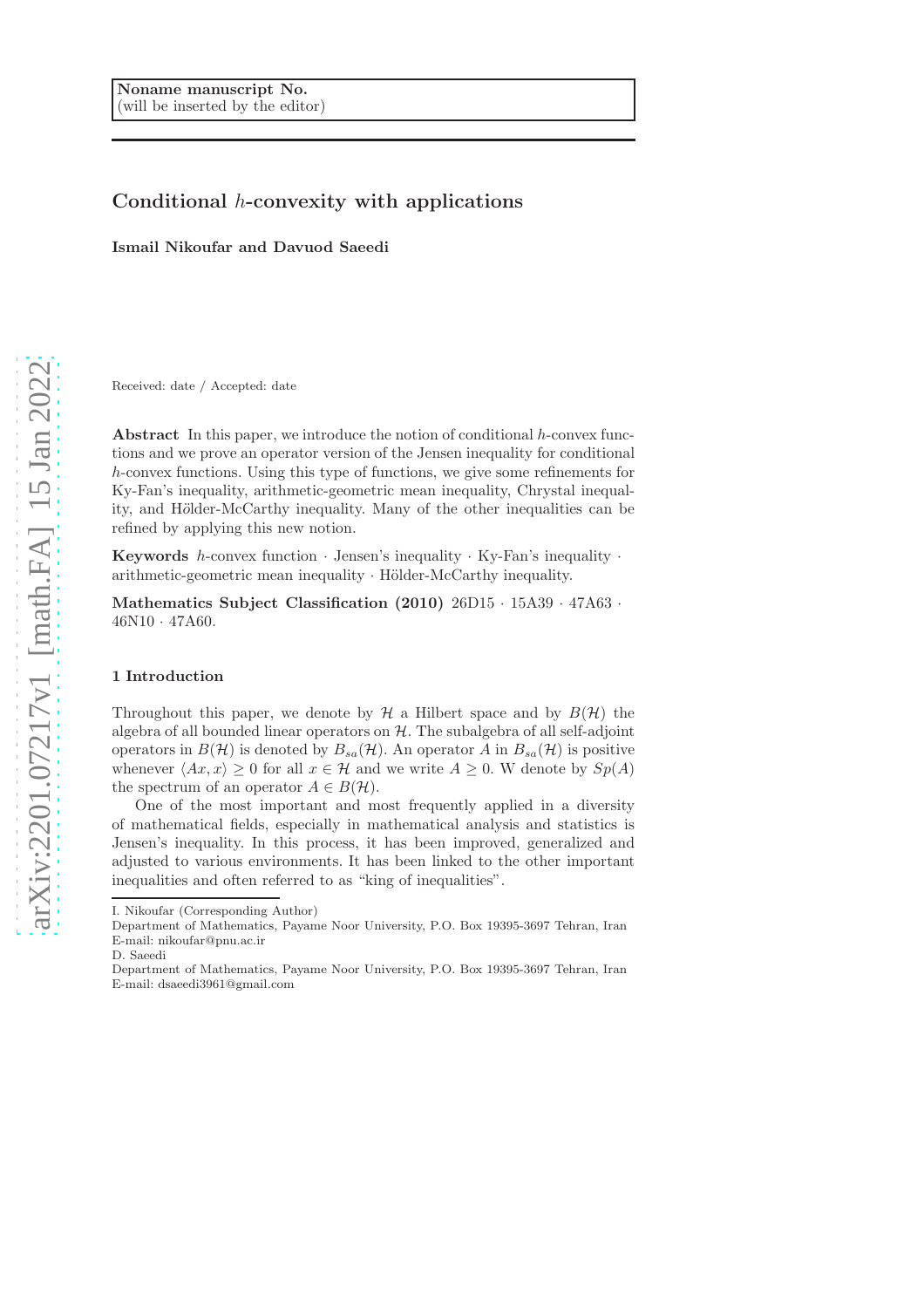The convexity of functions is an important issue in many fields of science, for instance in economy and optimization. A function  $f : \mathbb{I} \to \mathbb{R}, \mathbb{I} \subseteq \mathbb{R}$  is convex whenever the following inequality

$$
f(\lambda u + (1 - \lambda)v) \leq \lambda f(u) + (1 - \lambda)f(v)
$$

holds for all  $u, v \in \mathbb{I}$  and for all  $\lambda \in [0, 1]$  and the function  $f : \mathbb{I} \to \mathbb{R}$  is concave whenever  $-f$  is convex.

In 2007, Varošanec [\[18\]](#page-11-0) introduced a wide class of functions the so called h-convex functions which generalizes convex, s-convex, Godunova-Levin, and P-class functions [\[10\]](#page-11-1), [\[5,](#page-11-2)[13,](#page-11-3)[17,](#page-11-4)[14\]](#page-11-5), [\[7\]](#page-11-6), [\[3\]](#page-11-7), [\[16\]](#page-11-8), [\[4,](#page-11-9)[12\]](#page-11-10).

A non-negative function  $f : \mathbb{I} \to \mathbb{R}$  is an h-convex function on  $\mathbb{I}$  if

$$
f(\lambda u + (1 - \lambda)v) \le h(\lambda)f(u) + h(1 - \lambda)f(v),
$$
\n(1)

where h is a non-negative function defined on the real interval  $\mathbb{J}, u, v \in \mathbb{I}$  and  $\lambda \in [0, 1] \subseteq \mathbb{J}$ . For more results and generalizations regarding h-convexity, we refer the readers to see  $[1,6,8,15]$  $[1,6,8,15]$  $[1,6,8,15]$  $[1,6,8,15]$ .

Jensen's inequality for convex functions is one of the most important result in the theory of inequalities and for appropriate choices of the function many other famous inequalities are particular cases of this inequality. An operator version of the Jensen inequality for a convex function has been proved by Mond and Pečarić as follows  $([11], [9])$  $([11], [9])$  $([11], [9])$  $([11], [9])$  $([11], [9])$ :

**Theorem 1** Let  $f : [m, M] \to \mathbb{R}$  be a continuous convex function. Then,

$$
f(\langle Ax, x \rangle) \le \langle f(A)x, x \rangle \tag{2}
$$

for every self-adjoint operator A with  $Sp(A) \subseteq [m, M]$  and every unit vector  $x \in \mathcal{H}$ .

In Section 2, we introduce the notion of conditional h-convex functions and we prove an operator version of the Jensen inequality for conditional h-convex functions. In Section 3, Using this type of functions, we give some refinements for Ky-Fan's inequality, arithmetic-geometric mean inequality, Chrystal inequality, and Hölder-McCarthy inequality. We claim that many of the other inequalities can be refined by applying the notion of conditional  $h$ -convex functions.

### $2$  Mond and Pečarić inequality for conditional  $h$ -convex functions

In this section, we introduce the notion of conditional h-convex functions and we prove an operator version of the Jensen inequality for conditional h-convex functions. We indicate that an operator version of the Jensen inequality for conditional  $h$ -convex functions still holds similar to that Mond and Pe $\check{c}$ ari $\check{c}$ considered for convex functions.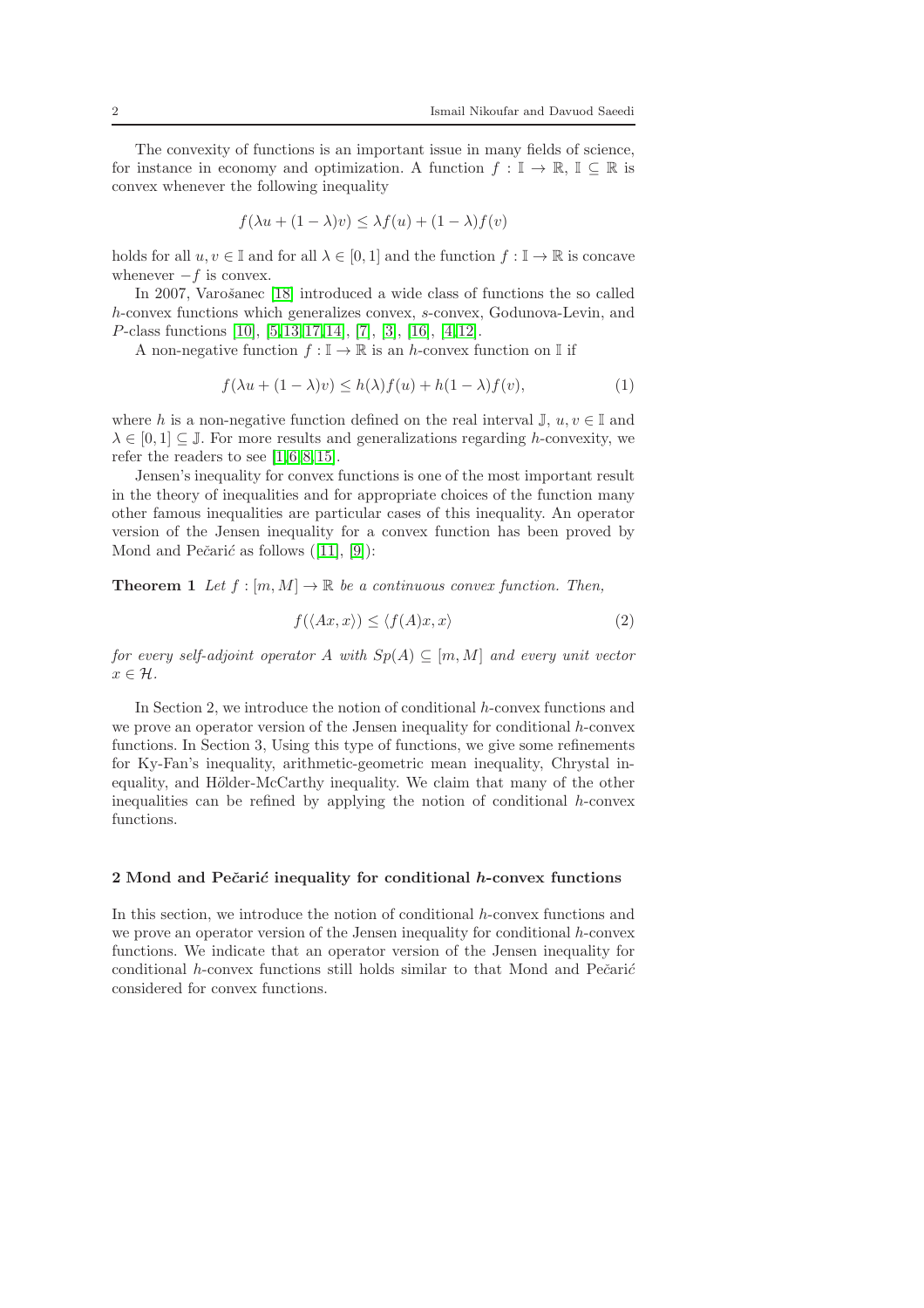**Definition 1** A function  $f : [m, M] \to \mathbb{R}$  is conditional convex at  $v \in [m, M]$ if there exists a function  $g : [m, M] \to \mathbb{R}$  such that  $g(v) < v$  and

$$
f(\lambda u + (1 - \lambda)v) \leq \lambda f(u) + (1 - \lambda)f(v)
$$
\n(3)

for every  $u \in [m, M]$  with  $q(v) \le u \le v$  and  $\lambda \in [0, 1]$ .

It is clear that every convex function is conditional convex at every  $v \in [m, M]$ by considering  $q(t) = m$ , but not vice versa.

Example 1 Define  $f : [0, 2] \to \mathbb{R}$  by  $f(t) = (t - 1)^3$  and  $g(t) = \begin{cases} 1, & x = 2 \\ 2, & x \neq 2 \end{cases}$ . The function f is not convex on [0, 2], where f is conditional convex at  $2 \in [0, 2]$ . Consider  $g(t) = \cos(\frac{4\pi}{3}x)$ . Then f is conditional convex at  $\frac{3}{2} \in [0,2]$ .

**Definition 2** A non-negative function  $f : [m, M] \to \mathbb{R}$  is conditional h-convex at  $v \in [m, M]$  if there exists a function  $g : [m, M] \to \mathbb{R}$  such that  $g(v) < v$  and

$$
f(\lambda u + (1 - \lambda)v) \le h(\lambda)f(u) + h(1 - \lambda)f(v),
$$
\n(4)

for every  $u \in [m, M]$  with  $g(v) \leq u < v$  and  $\lambda \in [0, 1]$ , where h is a nonnegative function defined on the real interval  $\mathbb{J}, [0,1] \subseteq \mathbb{J}$ . In this situation, we say the function f is g-conditional h-convex at  $v \in [m, M]$ .

It is clear that every  $h$ -convex function is  $g$ -conditional  $h$ -convex at every  $v \in [m, M]$  by considering  $g(t) = m$ , but not vice versa.

For a non-negative and non-zero function  $h: K \subset \mathbb{R} \to \mathbb{R}$ , we define

$$
M_K(h) = \inf_{t \in K} \frac{h(t)}{t}
$$

<span id="page-2-3"></span>and call it the Jensen's coefficient for  $h$ -convex functions on  $K$ . We consider all functions h such that the Jensen's coefficient  $M_K(h)$  exists.

**Theorem 2** Let  $h : [0,1] \to \mathbb{R}$  be a non-negative and non-zero function. If f is a continuous g-conditional h-convex function at  $v \in [m, M]$ , then

<span id="page-2-0"></span>
$$
f(\langle Ax, x \rangle) \le M_{(0,1)}(h) \langle f(A)x, x \rangle \tag{5}
$$

for each  $x \in \mathcal{H}$  with  $||x|| = 1$  and every self-adjoint operator A such that  $Sp(A) \subseteq [g(v), v].$ 

*Proof* It is clear that if  $M_{(0,1)}(h) = +\infty$ , then the inequality [\(5\)](#page-2-0) holds. Assume that  $M_{(0,1)}(h) < +\infty$ . Since f is g-conditional h-convex at  $v \in [m, M]$ ,

<span id="page-2-1"></span>
$$
f(\lambda u + (1 - \lambda)v) - h(1 - \lambda)f(v) \le h(\lambda)f(u)
$$
\n(6)

for all  $u \in [g(v), v]$  and for all  $\lambda \in (0, 1)$ . By dividing both sides of [\(6\)](#page-2-1) with  $\lambda \in (0, 1)$ , one can reach

<span id="page-2-2"></span>
$$
\frac{f(\lambda u + (1 - \lambda)v) - h(1 - \lambda)f(v)}{\lambda} \le \frac{h(\lambda)}{\lambda}f(u)
$$
\n(7)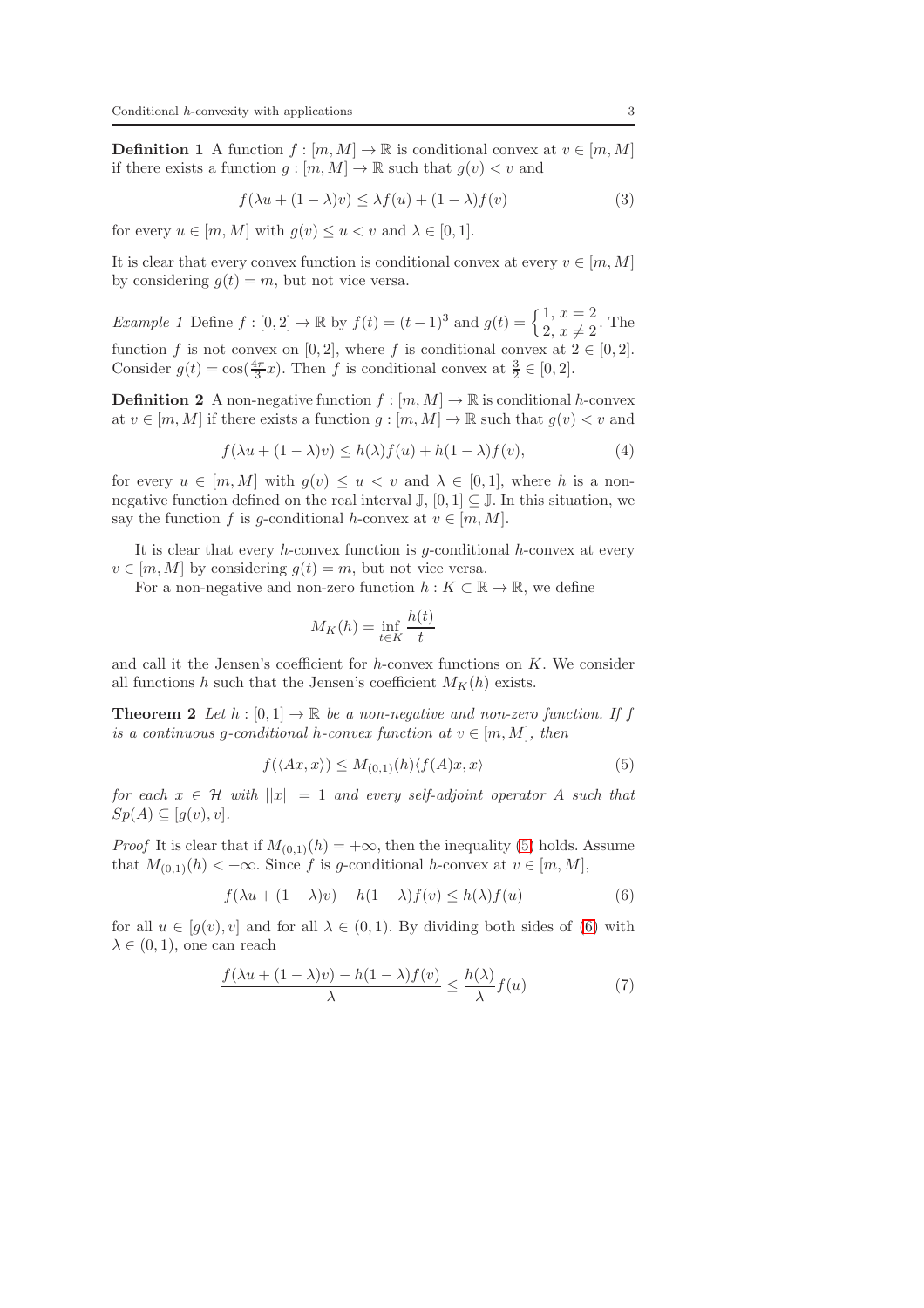for all  $u \in [g(v), v]$ . Define

<span id="page-3-0"></span>
$$
\alpha := \min_{u \in [g(v), v]} \frac{f(\lambda u + (1 - \lambda)v) - h(1 - \lambda)f(v)}{\lambda(u - v)}.
$$
\n(8)

The inequalities [\(7\)](#page-2-2) and [\(8\)](#page-3-0) entail that

$$
\alpha(u - v) \le \frac{h(\lambda)}{\lambda} f(u)
$$

for all  $u \in [g(v), v]$  and  $\lambda \in (0, 1)$ . Consider the linear function  $l(t) := \alpha(t - v)$ and  $\bar{g} = \langle Ax, x \rangle$  for every self-adjoint operator A with  $Sp(A) \subseteq [g(v), v].$ This implies that  $l(u) \leq \frac{h(\lambda)}{\lambda}$  $\frac{\Delta}{\lambda} f(u)$  for all  $u \in [g(v), v]$  and  $g(v) \leq \overline{g} \leq v$ , respectively. Let  $l'(t) := \alpha(t - \bar{g}) + f(\bar{g})$  be the straight line passing through the point  $(\bar{g}, f(\bar{g}))$  and parallel to the line l. It follows from the continuity of the function f that

<span id="page-3-1"></span>
$$
l'(\bar{g}) \ge f(\bar{g}) - \epsilon \tag{9}
$$

for all  $\epsilon > 0$ . We now consider two cases:

(i) Assume that  $l'(t) \leq \frac{h(\lambda)}{\lambda}$  $\frac{d\lambda}{\lambda} f(t)$  for every  $t \in [g(v), v]$ . By using the functional calculus, one has  $l'(A) \leq \frac{h(\lambda)}{\lambda}$  $\frac{(\lambda)}{\lambda} f(A)$  for every self-adjoint operator A with  $Sp(A) \subseteq [q(v), v]$  and so

<span id="page-3-2"></span>
$$
\langle l'(A)x, x \rangle \le \frac{h(\lambda)}{\lambda} \langle f(A)x, x \rangle \tag{10}
$$

for each  $x \in \mathcal{H}$  with  $||x|| = 1$ . Since l' is linear and  $\epsilon$  is arbitrary the inequalities [\(9\)](#page-3-1) and [\(10\)](#page-3-2) imply

<span id="page-3-3"></span>
$$
f(\langle Ax, x \rangle) \le \frac{h(\lambda)}{\lambda} \langle f(A)x, x \rangle.
$$
 (11)

(ii) Assume that there exist some points  $t \in [g(v), v]$  such that

$$
l'(t) > \frac{h(\lambda)}{\lambda}f(t).
$$

Define the sets  $T$  and  $S$  as follows:

$$
T := \{t \in [g(v), \bar{g}] : l'(t) > \frac{h(\lambda)}{\lambda} f(t)\},\
$$
  

$$
S := \{t \in [\bar{g}, v] : l'(t) > \frac{h(\lambda)}{\lambda} f(t)\}.
$$

Consider  $t_T := \max\{t : t \in T\}$  and  $t_S := \min\{t : t \in S\}$ . Let  $l_T$  be the line passing through the points  $(t_T, 0)$  and  $(\bar{g}, f(\bar{g}))$  and  $l_S$  the line passing through the points  $(t_S, 0)$  and  $(\bar{g}, f(\bar{g}))$ . Define the function L on  $[g(v), v]$  as follows:

$$
L(t) := \begin{cases} l_T(t), t \in [g(v), \bar{g}], \\ l_S(t), t \in [\bar{g}, v]. \end{cases}
$$

To show that  $L(t) \leq \frac{h(\lambda)}{\lambda}$  $\frac{dA}{dt} f(t)$  holds for all  $t \in [g(v), v]$ , consider the partition  ${g(v), t_T, \bar{g}, t_S, v}$  for the closed interval  $[g(v), v]$ . Note that  $l_T(t) \leq 0$  for every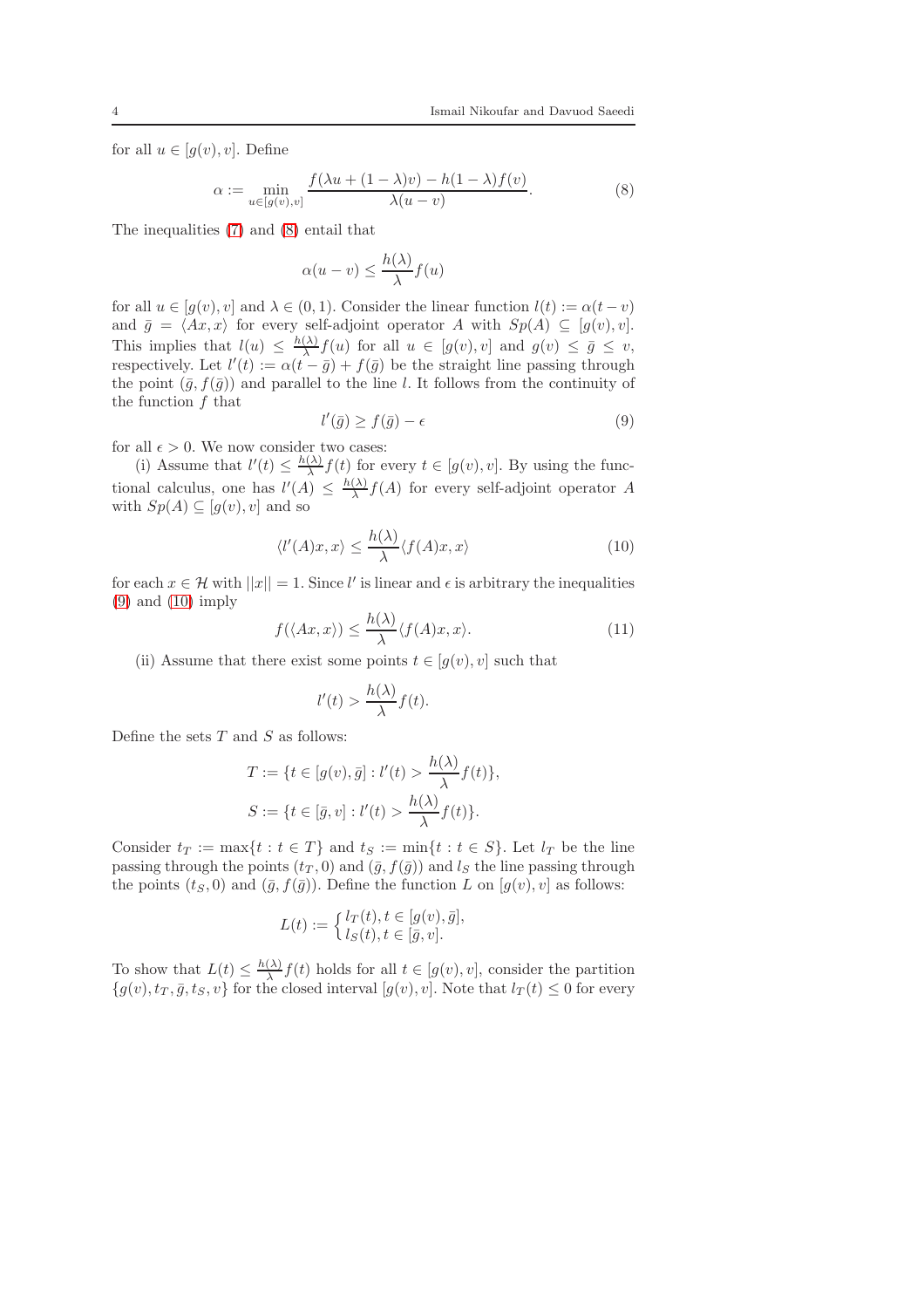$t \in [g(v), t_T]$  and since  $f(t) \geq 0$ , we clearly observe that  $l_T(t) \leq \frac{h(\lambda)}{\lambda}$  $\frac{(\lambda)}{\lambda} f(t)$  for every  $t \in [q(v), t_T]$ . On the other hand, we see that

<span id="page-4-0"></span>
$$
l'(t) \le \frac{h(\lambda)}{\lambda} f(t) \tag{12}
$$

for every  $t \in (t_T, \bar{g}]$ , since if there exists  $t_0 \in (t_T, \bar{g}]$  such that  $l'(t_0) > \frac{h(\lambda)}{\lambda}$  $\frac{(\lambda)}{\lambda}f(t_0),$ then  $t_0 \in T$  and  $t_0 < t_T$ , which is a contradiction. So, by letting t tends to  $t_T$ from right in [\(12\)](#page-4-0), the inequality [\(12\)](#page-4-0) indicates that

<span id="page-4-1"></span>
$$
l'(t_T) \le \frac{h(\lambda)}{\lambda} f(t_T). \tag{13}
$$

Moreover, since  $t_T \in \overline{T}$ , the reverse inequality holds in [\(13\)](#page-4-1) and hence l' is the line passing through the points  $(t_T, \frac{h(\lambda)}{\lambda})$  $\frac{(\lambda)}{\lambda} f(t_T)$  and  $(\bar{g}, f(\bar{g}))$  and its slope is  $\alpha' = \frac{f(\bar{g}) - \frac{h(\lambda)}{\lambda} f(t_T)}{\bar{g} - t_T}$  $\frac{\frac{r(x)}{\Delta}f(t_T)}{\bar{g}-t_T}$ , where the slope of  $l_T$  is  $\alpha_T = \frac{f(\bar{g})}{\bar{g}-t_T}$  $\frac{J(g)}{\bar{g}-t_T}$  and so  $l_T(t) \leq l'(t)$ for every  $t \in (t_T, \bar{g}]$ . By the inequality [\(12\)](#page-4-0) we observe that  $l_T(t) \leq \frac{h(\lambda)}{\lambda}$  $\frac{(\lambda)}{\lambda}f(t)$ for every  $t \in (t_T, \bar{g}]$ . So,  $L(t) = l_T(t) \leq \frac{h(\lambda)}{\lambda}$  $\frac{(\lambda)}{\lambda} f(t)$  for every  $t \in [g(v), \bar{g}].$ 

By the similar methods one can show that  $L(t) = l_S(t) \leq \frac{h(\lambda)}{\lambda}$  $\frac{(\lambda)}{\lambda} f(t)$  for every  $t \in [\bar{g}, v]$ . Note that the lines  $l_T$  and  $l_S$  are joining at the point along the length of  $\bar{q}$  and so  $l_T(\bar{q}) = l_S(\bar{q})$  and since f is continuous,

$$
l_T(\bar{g}) = f(\bar{g}) \ge f(\bar{g}) - \epsilon \tag{14}
$$

for arbitrary  $\epsilon > 0$ . For the case  $Sp(A) \subseteq [g(v), \bar{g}]$ , we have

$$
f(\langle Ax, x \rangle) - \epsilon \le l_T(\langle Ax, x \rangle) = \langle l_T(A)x, x \rangle \le \frac{h(\lambda)}{\lambda} \langle f(A)x, x \rangle.
$$

Moreover, for the case  $Sp(A) \subseteq [\bar{g}, v]$ , we have

$$
f(\langle Ax, x \rangle) - \epsilon \le l_T(\langle Ax, x \rangle) = l_S(\langle Ax, x \rangle) = \langle l_S(A)x, x \rangle
$$
  

$$
\le \frac{h(\lambda)}{\lambda} \langle f(A)x, x \rangle
$$

and consequently we can deduce [\(11\)](#page-3-3). Now, by taking the infimum over all  $\lambda \in (0,1)$  on both sides of the inequality [\(11\)](#page-3-3), one can deduce [\(5\)](#page-2-0).

**Corollary 1** Under the hypotheses of Theorem [2,](#page-2-3) if the function  $\frac{h(\lambda)}{\lambda}$  is decreasing on (0, 1), then  $\lambda = \frac{1}{2}$  is the best possible in the inequality [\(11\)](#page-3-3). Indeed, one has

$$
f(\langle Ax, x \rangle) \le 2h(\frac{1}{2}) \langle f(A)x, x \rangle \tag{15}
$$

for each  $x \in \mathcal{H}$  with  $||x|| = 1$  and every self-adjoint operator A such that  $Sp(A) \subseteq [g(v), v].$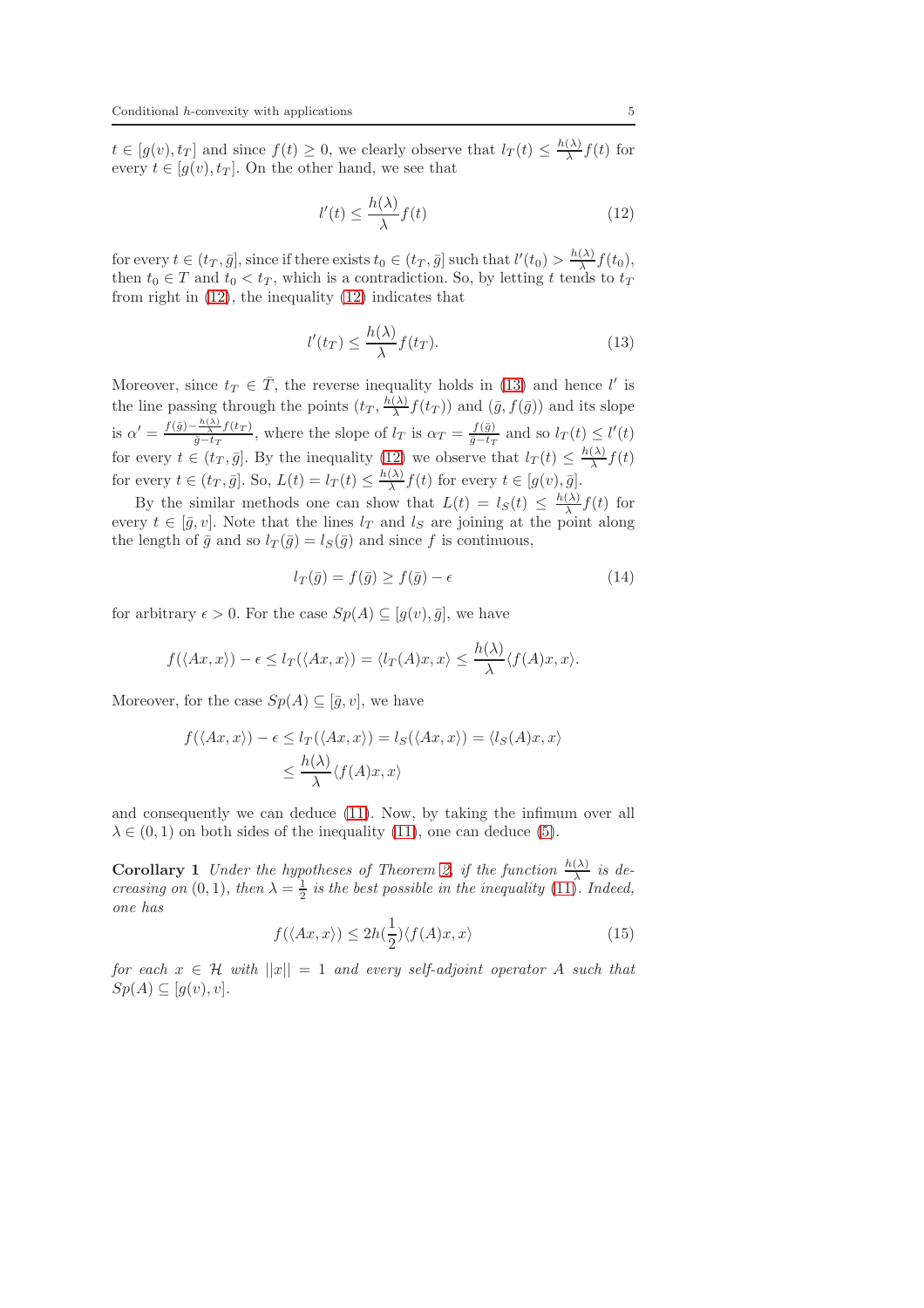*Proof* We divide the interval  $(0, 1)$  to two parts  $(0, \frac{1}{2})$  and  $(\frac{1}{2}, 1)$ , respectively. If  $\lambda \in (0, \frac{1}{2}]$ , then the infimum value of the function  $\frac{h(\lambda)}{\lambda}$  occurs at the endpoint  $\lambda = \frac{1}{2}$ , since the function  $\frac{h(t)}{t}$  is decreasing and so

$$
M_{(0,\frac{1}{2}]}(h) = \frac{h(\frac{1}{2})}{\frac{1}{2}} = 2h(\frac{1}{2}).
$$

When  $\lambda \in (\frac{1}{2}, 1)$ , we show that there is an h-convex function such that does not satisfy the inequality [\(11\)](#page-3-3). Let  $h(\lambda) = \lambda^{\beta}$ ,  $0 < \beta < 1$ , and  $0 < \lambda < 1$ . Then,  $\frac{h(\lambda)}{\lambda}$  is decreasing on  $(0, 1)$ . Define  $f : [0, \infty) \to \mathbb{R}$  by  $f(t) = e^{-t}$ . The function  $f$  is h-convex, since by using the convexity of  $f$ , we have

$$
f(\lambda x + (1 - \lambda)y) = e^{-(\alpha x + (1 - \alpha)y)}
$$
  
\n
$$
\leq \lambda e^{-x} + (1 - \lambda)e^{-y}
$$
  
\n
$$
\leq \lambda^{\beta} e^{-x} + (1 - \lambda)^{\beta} e^{-y}
$$
  
\n
$$
= h(\lambda)f(x) + h(1 - \lambda)f(y)
$$

for every  $x, y \geq 0$  and  $\lambda \in [0, 1]$ . Consider  $A = \begin{pmatrix} 0 & 0 \\ 0 & a \end{pmatrix}$  $0\ a$  $\big), a > 0, \text{ and } x =$  $\left(\frac{1}{\cdot}\right)$  $\frac{1}{2}$ ,  $\frac{1}{\sqrt{2}}$  $\frac{1}{2}$ ). A simple calculation shows that  $f(\langle Ax, x \rangle) = f(\frac{a}{2}) = e^{-\frac{a}{2}}$  and  $\langle f(A)x, x \rangle = \frac{e^{-a}}{2}$  $\frac{-a}{2}$ . By applying the inequality [\(11\)](#page-3-3), one can see that  $e^{-\frac{a}{2}} \leq$  $\lambda^{\beta-1} \frac{e^{-a}}{2}$  which implies  $2 < 2e^{\frac{a}{2}} \leq \lambda^{\beta-1}$ . On the other hand, for  $\lambda \in (\frac{1}{2}, 1)$ , we have  $\lambda^{\overline{\beta}-1} < \lambda^{-1} < 2$  which is a contradiction.

### 3 Some Applications

In this section, we provide some examples of conditional h-convex functions. Using this type of functions, we give some refinements for Ky-Fan's inequality, arithmetic-geometric mean inequality, Chrystal inequality, and Hölder-McCarthy inequality.

<span id="page-5-0"></span>**Lemma 1** Let  $h : [0,1] \rightarrow (0,\infty)$  defined by  $h(t) = \frac{\alpha}{\beta}e^{t(1-t)}$  and let g :  $(0, \frac{1}{2}] \to [0, \infty)$  defined by  $g(t) = \frac{t^{\alpha}}{t^{\alpha} + (1-t)^{\alpha}}$  with  $0 < \alpha < \beta \leq \alpha + 1$ . Then, the function  $f:(0, \frac{1}{2}] \to [0, \infty)$  defined by  $f(t) = \ln(\frac{1-t}{t})$  is g-conditional h-convex at every  $v \in (0, \frac{1}{2}].$ 

*Proof* Let  $v \in (0, \frac{1}{2}]$  and define the function F by

$$
F(u, \lambda) = \frac{\alpha}{\beta} e^{t(1-t)} \ln\left(\frac{1-u}{u}\right) + \frac{\alpha}{\beta} e^{t(1-t)} \ln\left(\frac{1-v}{v}\right) - \ln\left(\frac{1-(\lambda u + (1-\lambda)v)}{\lambda u + (1-\lambda)v}\right)
$$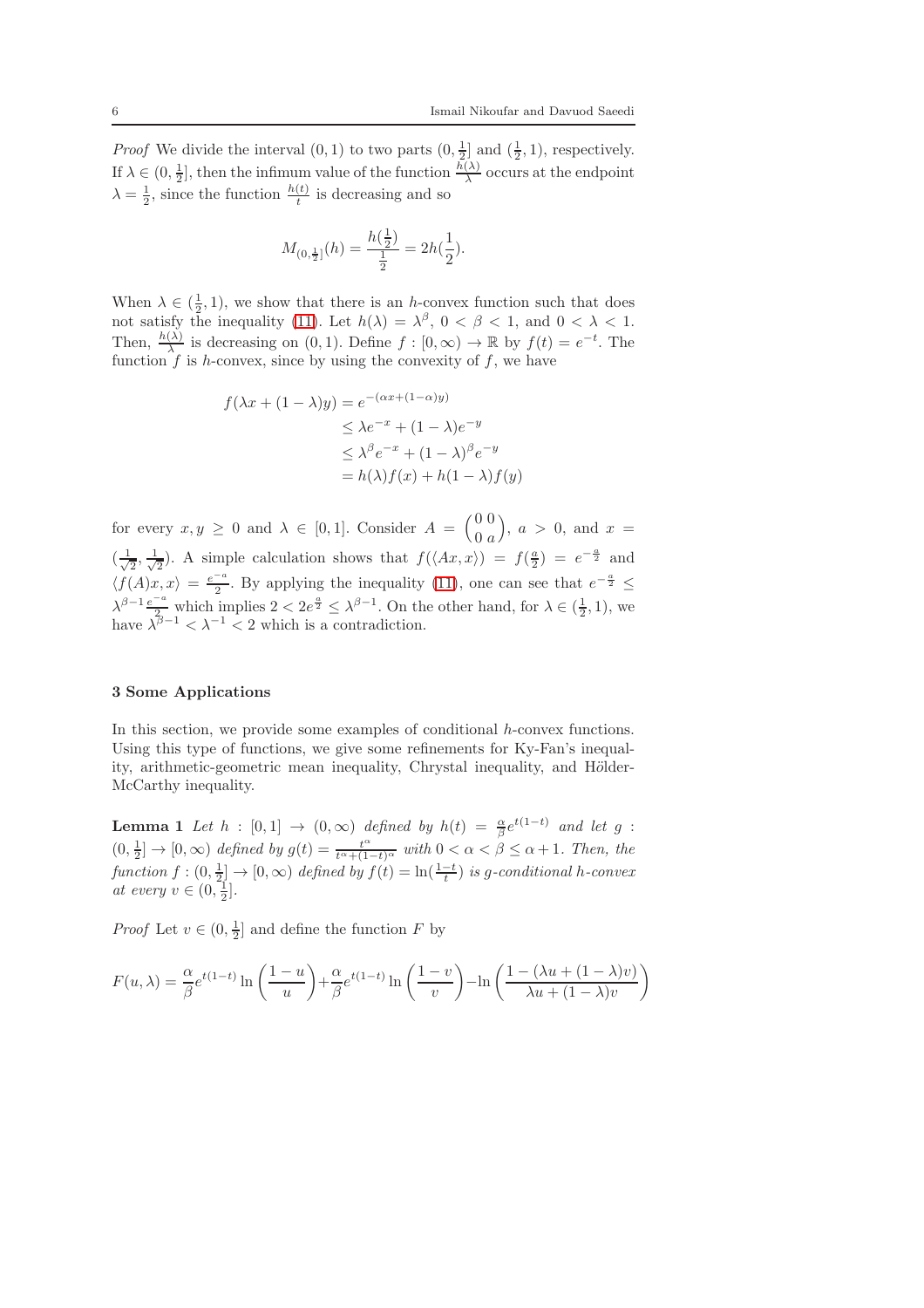for every  $u \in [g(v), v]$  and  $\lambda \in [0, 1]$ . It is enough to show that  $F(u, \lambda) \geq 0$ . We have

$$
F(u,\lambda) \ge \frac{\alpha}{\beta} \ln\left(\frac{1-u}{u}\right) + \frac{\alpha}{\beta} \ln\left(\frac{1-v}{v}\right) - \ln\left(\frac{1-(\lambda u + (1-\lambda)v)}{\lambda u + (1-\lambda)v}\right)
$$

$$
= \ln\left(\frac{1-u}{u}\right) - \ln\left(\frac{1-(\lambda u + (1-\lambda)v)}{\lambda u + (1-\lambda)v}\right)
$$

$$
+ \frac{\alpha}{\beta} \ln\left(\frac{1-v}{v}\right) - (1-\frac{\alpha}{\beta}) \ln\left(\frac{1-u}{u}\right).
$$
(16)

It is obvious that  $u < \lambda u + (1-\lambda)v$  for every  $\lambda \in [0,1]$ . So,  $\frac{1-(\lambda u + (1-\lambda)v)}{\lambda u + (1-\lambda)v} < \frac{1-u}{u}$ . It follows that

<span id="page-6-0"></span>
$$
\ln\left(\frac{1-u}{u}\right) - \ln\left(\frac{1-(\lambda u + (1-\lambda)v)}{\lambda u + (1-\lambda)v}\right) \ge 0.
$$
 (17)

On the other hand, we have  $\frac{v^{\alpha}}{v^{\alpha}+(1-v)^{\alpha}} \leq u$  so that  $\frac{1-u}{u} \leq (\frac{1-v}{v})^{\alpha}$ . This ensures  $\ln(\frac{1-u}{u}) \le \alpha \ln(\frac{1-v}{v})$ . Since  $\beta \le \alpha + 1$ , this indicates that

<span id="page-6-1"></span>
$$
(1 - \frac{\alpha}{\beta}) \ln \left( \frac{1 - u}{u} \right) \le \frac{1}{\beta} \ln \left( \frac{1 - u}{u} \right) \le \frac{\alpha}{\beta} \ln \left( \frac{1 - v}{v} \right).
$$
 (18)

<span id="page-6-4"></span>The inequalities [\(17\)](#page-6-0) and [\(18\)](#page-6-1) entail that  $F(u, \lambda) \geq 0$ .

**Corollary 2** (Refined Ky-Fan's inequality) If  $v \in (0, \frac{1}{2}]$ ,  $a_i \in [\frac{v^{\alpha}}{v^{\alpha} + (1-v)^{\alpha}}, v]$ ,  $q_i \in (0,1)$ , and  $\sum_{i=1}^n q_i = 1$  such that  $0 < \alpha < \beta \leq \alpha + 1$ , then

<span id="page-6-3"></span>
$$
\frac{\sum_{i=1}^{n} q_i (1 - a_i)}{\sum_{i=1}^{n} q_i a_i} \le \prod_{i=1}^{n} \left( \frac{1 - a_i}{a_i} \right)^{\frac{\alpha}{\beta} q_i} < \prod_{i=1}^{n} \left( \frac{1 - a_i}{a_i} \right)^{q_i} . \tag{19}
$$

*Proof* Consider  $f(t) = \ln(\frac{1-t}{t})$  on  $(0, \frac{1}{2}]$ . By Lemma [1,](#page-5-0) the function f is gconditional *h*-convex at every  $v \in (0, \frac{1}{2}]$ . Define

$$
A = \begin{pmatrix} a_1 & \cdots & 0 \\ \vdots & \ddots & \vdots \\ 0 & \cdots & a_n \end{pmatrix}, \quad x = \begin{pmatrix} \sqrt{q_1} \\ \vdots \\ \sqrt{q_n} \end{pmatrix}.
$$

Then,  $Sp(A) \subseteq \left[\frac{v^{\alpha}}{v^{\alpha}+(1-v)^{\alpha}}, v\right]$  and  $||x|| = 1$ . According to Theorem [2](#page-2-3) one knows

<span id="page-6-2"></span>
$$
f(\langle Ax, x \rangle) \le M_{(0,1)}(h) \langle f(A)x, x \rangle.
$$
 (20)

On the other hand, we have

$$
\langle Ax, x \rangle = \sum_{i=1}^{n} q_i a_i,
$$
  

$$
M_{(0,1)}(h) = \inf_{\lambda \in [0,1]} \frac{h(\lambda)}{\lambda} = \frac{\alpha}{\beta},
$$
  

$$
\langle f(A)x, x \rangle = \sum_{i=1}^{n} q_i \ln(\frac{1 - a_i}{a_i}).
$$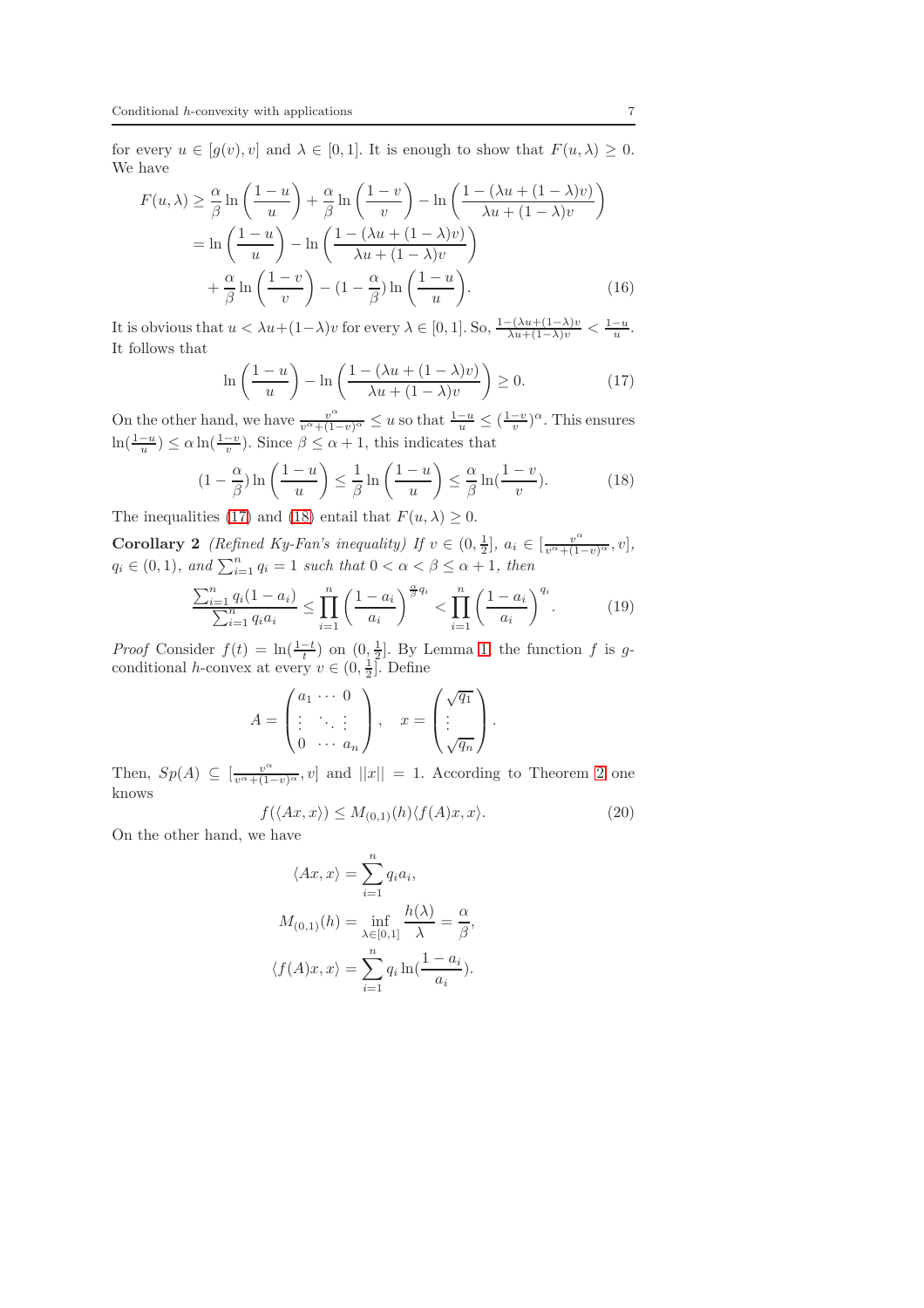By replacing these quantities in [\(20\)](#page-6-2), we get the first inequality in [\(19\)](#page-6-3). The second inequality follows from the fact that  $\frac{1-a_i}{a_i} \geq 1$  and  $\frac{\alpha}{\beta} < 1$ .

**Lemma 2** Let  $h : [0,1] \rightarrow (0,\infty)$  defined by  $h(t) = \frac{\alpha}{\beta}e^{t(1-t)}$  and let g :  $(0,1] \rightarrow [0,\infty)$  defined by  $g(t) = t^{\alpha}$  with  $0 < \alpha < \beta \leq \alpha + 1$ . Then, the function  $f:(0,1] \to [0,\infty)$  defined by  $f(t) = -\ln(t)$  is g-conditional h-convex at every  $v \in (0, 1]$ .

*Proof* Let  $v \in (0, 1]$  and define the function F by

$$
F(u, \lambda) = -\frac{\alpha}{\beta} e^{t(1-t)} \ln(u) - \frac{\alpha}{\beta} e^{t(1-t)} \ln(v) + \ln(\lambda u + (1 - \lambda)v)
$$

for every  $u \in [v^{\alpha}, v]$  and  $\lambda \in [0, 1]$ . We demonstrate that  $F(u, \lambda) \geq 0$ . We have

$$
F(u, \lambda) \ge -\frac{\alpha}{\beta} \ln(u) - \frac{\alpha}{\beta} \ln(v) + \ln(\lambda u + (1 - \lambda)v)
$$
  
=  $(1 - \frac{\alpha}{\beta}) \ln(u) - \frac{\alpha}{\beta} \ln(v) - \ln(u) + \ln(\lambda u + (1 - \lambda)v).$ 

Since  $u < \lambda u + (1 - \lambda)v$  for every  $\lambda \in [0, 1]$ ,  $\ln(u) < \ln(\lambda u + (1 - \lambda)v)$  and hence

<span id="page-7-0"></span>
$$
-\ln(u) + \ln(\lambda u + (1 - \lambda)v) > 0. \tag{21}
$$

On the other hand, we have  $v^{\alpha} \leq u$ . Since  $\beta - \alpha \leq 1$  and  $0 < u < 1$ ,  $u \leq u^{\beta - \alpha}$ . These two inequalities ensure that  $v^{\alpha} \leq u^{\beta-\alpha}$ . So,

<span id="page-7-1"></span>
$$
\frac{\alpha}{\beta} \ln(v) \le \frac{\beta - \alpha}{\beta} \ln(u). \tag{22}
$$

We realize from the inequalities [\(21\)](#page-7-0) and [\(22\)](#page-7-1) that  $F(u, \lambda) \geq 0$ .

**Corollary 3** (Refined Arithmetic-Geometric Mean inequality) If  $v \in (0,1]$ ,  $a_i \in [v^\alpha, v], \ q_i \in (0, 1), \ and \ \sum_{i=1}^n q_i = 1 \ such \ that \ 0 < \alpha < \beta \leq \alpha + 1, \ then$ 

<span id="page-7-2"></span>
$$
\prod_{i=1}^{n} a_i^{q_i} < \prod_{i=1}^{n} a_i^{\frac{\alpha}{\beta} q_i} \le \sum_{i=1}^{n} q_i a_i. \tag{23}
$$

*Proof* Consider  $f(t) = -\ln(t)$  on (0,1). Due to Lemma [1,](#page-5-0) the function f is g-conditional h-convex at every  $v \in (0, 1]$ . Define the matrix A and the vector x as in the proof of Corollary [2.](#page-6-4) Then,  $Sp(A) \subseteq [v^\alpha, v]$  and  $||x|| = 1$ . Theorem [2](#page-2-3) signifies the inequality [\(20\)](#page-6-2) holds and by the assumptions we have

$$
\langle Ax, x \rangle = \sum_{i=1}^{n} q_i a_i,
$$
  

$$
M_{(0,1)}(h) = \inf_{\lambda \in [0,1]} \frac{h(\lambda)}{\lambda} = \frac{\alpha}{\beta},
$$
  

$$
\langle f(A)x, x \rangle = -\sum_{i=1}^{n} q_i \ln(a_i).
$$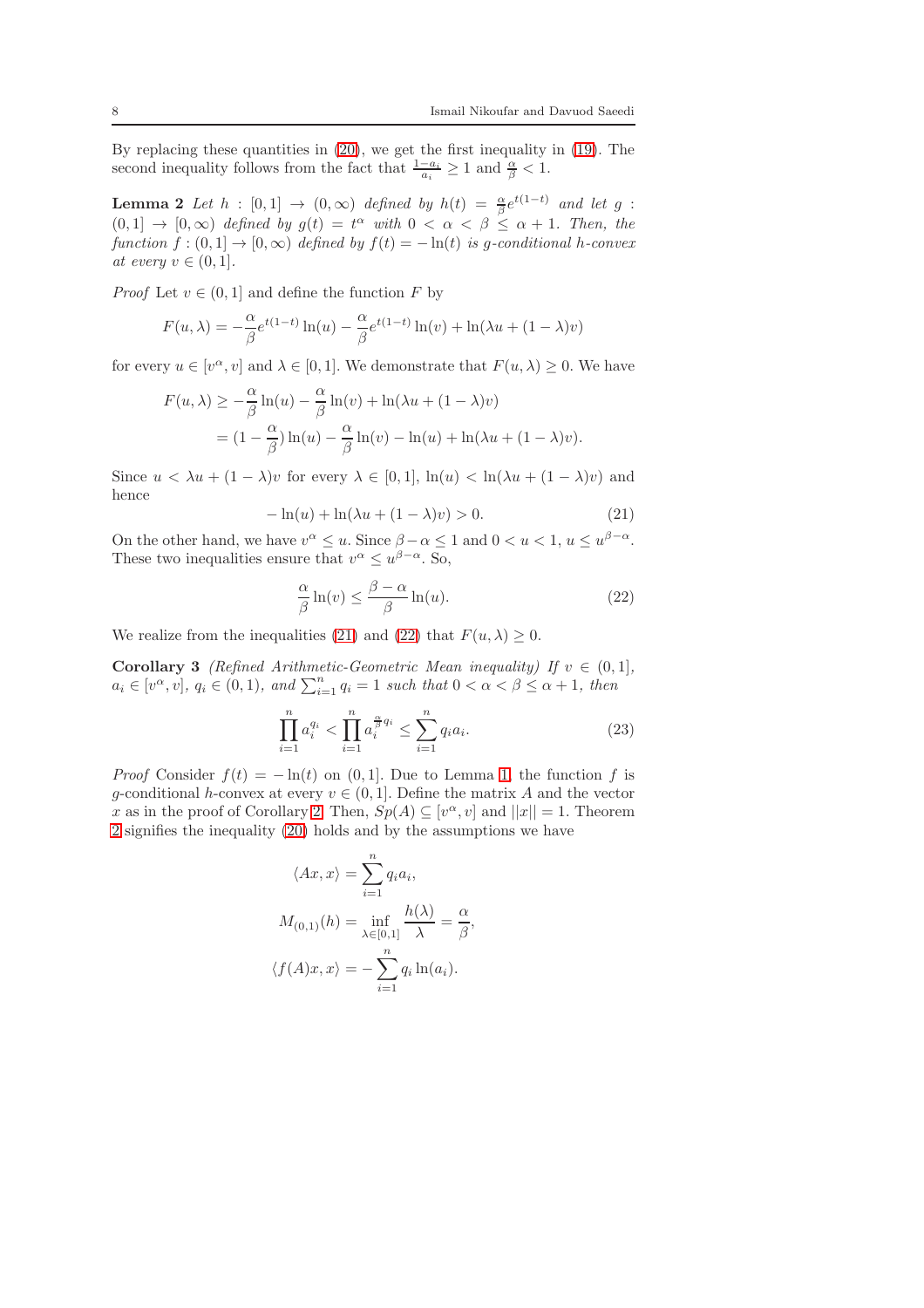By replacing these quantities in [\(20\)](#page-6-2), one can deduce

$$
-\ln\left(\sum_{i=1}^n q_i a_i\right) \leq -\frac{\alpha}{\beta} \sum_{i=1}^n q_i \ln(a_i).
$$

From this inequality, it follows that

$$
\ln(\sum_{i=1}^{n} q_i a_i) \ge \sum_{i=1}^{n} \ln(a_i^{\frac{\alpha}{\beta} q_i}) = \ln(\prod_{i=1}^{n} a_i^{\frac{\alpha}{\beta} q_i}),
$$

which is equivalent to the second inequality in  $(23)$ . The first inequality comes from the fact that  $0 < a_i \leq 1$  and  $\frac{\alpha}{\beta} < 1$ .

<span id="page-8-2"></span>**Lemma 3** Let  $h : [0,1] \rightarrow (0,\infty)$  defined by  $h(t) = \frac{\alpha}{\beta}e^{t(1-t)}$  and let g :  $(0, \infty) \to [0, \infty)$  defined by  $g(t) = \ln((1 + e^t)^{\frac{\beta}{\alpha} - 1} - 1)$  with  $0 < \alpha < \beta \leq 2\alpha$ . Then, the function  $f : (0, \infty) \to [0, \infty)$  defined by  $f(t) = \ln(1 + e^t)$  is gconditional h-convex at every  $v \in (0, \infty)$ .

*Proof* Let  $v \in (0, (0, \infty))$  and define the function F by

$$
F(u, \lambda) = \frac{\alpha}{\beta} e^{t(1-t)} \ln(1 + e^u) + \frac{\alpha}{\beta} e^{t(1-t)} \ln(1 + e^v) - \ln(1 + e^{\lambda u + (1-\lambda)v})
$$

for every  $u \in [\ln((1+e^v)^{\frac{\beta}{\alpha}-1}-1), v]$  and  $\lambda \in [0,1]$ . We prove that  $F(u, \lambda) \ge 0$ . Note that

$$
F(u, \lambda) \ge \frac{\alpha}{\beta} \ln(1 + e^u) + \frac{\alpha}{\beta} \ln(1 + e^v) - \ln(1 + e^{\lambda u + (1 - \lambda)v}).
$$

Since  $\lambda u + (1 - \lambda)v < v$  for every  $\lambda \in [0, 1],$ 

<span id="page-8-0"></span>
$$
\ln(1 + e^{\lambda u + (1 - \lambda)v}) < \ln(1 + e^v). \tag{24}
$$

Since  $0 < \frac{\beta}{\alpha} - 1 \leq 1$ ,  $\ln((1 + e^{\nu})^{\frac{\beta}{\alpha} - 1} - 1) > 0$ . On the other hand, we have  $\ln((1 + e^v)^{\frac{\beta}{\alpha} - 1} - 1) \le u$ . So,

<span id="page-8-1"></span>
$$
1 + e^v \le (1 + e^u)^{\frac{\alpha}{\beta}} (1 + e^v)^{\frac{\alpha}{\beta}}.
$$
 (25)

In view of the inequalities [\(24\)](#page-8-0) and [\(25\)](#page-8-1), we find that

$$
\ln(1+e^{\lambda u+(1-\lambda)v})<\ln((1+e^u)^{\frac{\alpha}{\beta}}(1+e^v)^{\frac{\alpha}{\beta}}),
$$

which implies  $F(u, \lambda) \geq 0$ .

**Corollary 4** (Refined Chrystal's inequality) If  $v > 0$ ,  $q_i \in (0, 1)$ , and  $\sum_{i=1}^{n} q_i =$ 1,  $a_i, b_i \in [\ln((1+e^v)^{\frac{\beta}{\alpha}-1}-1), v]$  such that  $0 < \alpha < \beta \leq 2\alpha$ , then

<span id="page-8-3"></span>
$$
\prod_{i=1}^{n} a_i^{q_i} + \prod_{i=1}^{n} b_i^{q_i} \le \prod_{i=1}^{n} \left( \frac{(a_i + b_i)^{\frac{\alpha}{\beta}}}{b_i^{\frac{\alpha}{\beta} - 1}} \right)^{q_i} < \prod_{i=1}^{n} (a_i + b_i)^{q_i}.\tag{26}
$$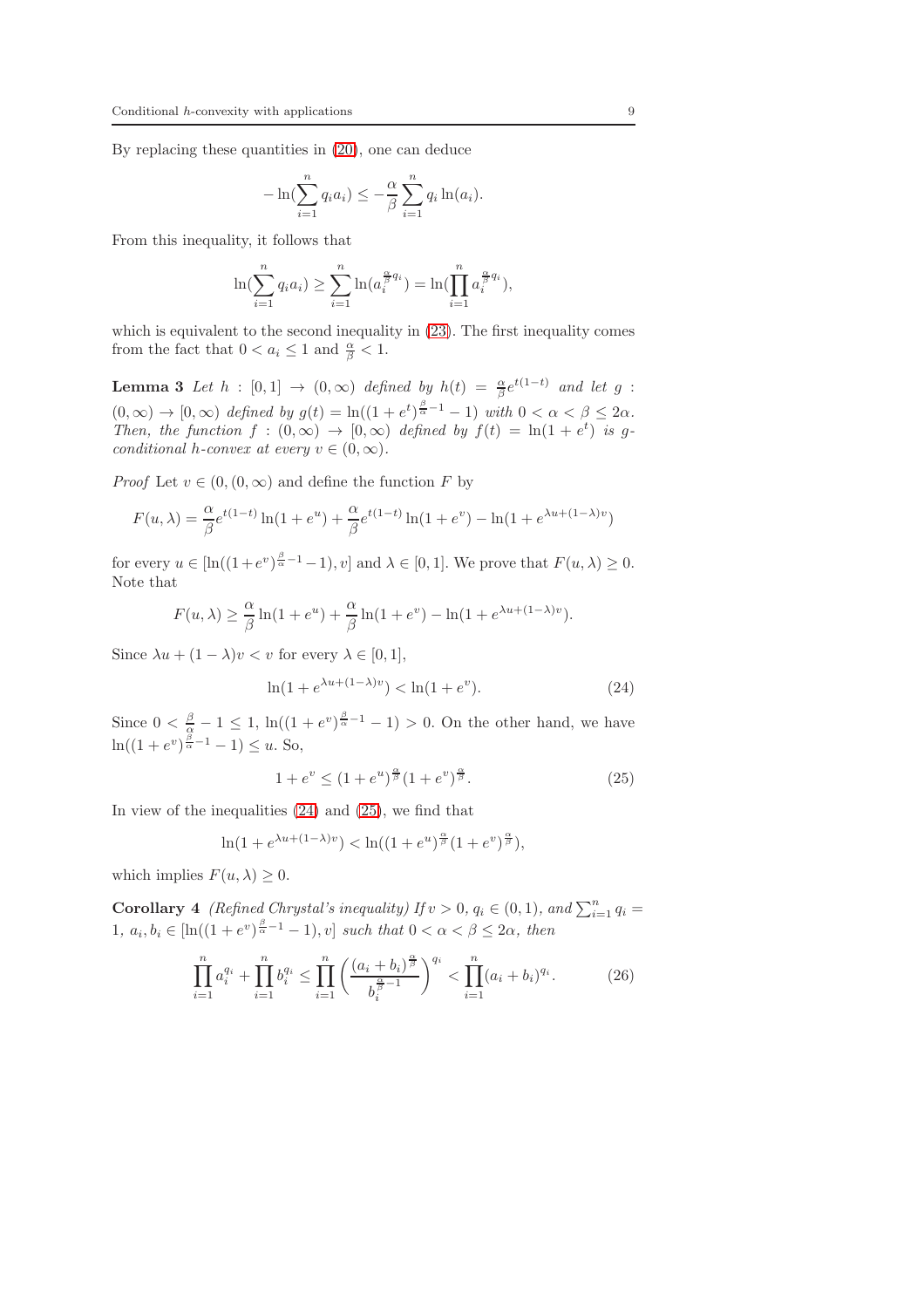*Proof* Consider  $f(t) = \ln(1+e^t)$  on  $(0, \infty)$ . Then, the function f is g-conditional h-convex at every  $v \in (0, \infty)$ , by Lemma [3.](#page-8-2) Define the matrix A and the vector x as in the proof of Corollary [2.](#page-6-4) Then,  $Sp(A) \subseteq [\ln((1+e^v)^{\frac{\beta}{\alpha}-1}-1), v]$  and  $||x|| = 1$ . In view of Theorem [2](#page-2-3) we know that the inequality [\(20\)](#page-6-2) holds and by the assumptions we have

$$
\langle Ax, x \rangle = \sum_{i=1}^{n} q_i a_i,
$$
  
\n
$$
M_{(0,1)}(h) = \inf_{\lambda \in [0,1]} \frac{h(\lambda)}{\lambda} = \frac{\alpha}{\beta},
$$
  
\n
$$
\langle f(A)x, x \rangle = \sum_{i=1}^{n} q_i \ln(1 + e^{a_i}).
$$

By replacing these quantities in [\(20\)](#page-6-2), we see that

<span id="page-9-0"></span>
$$
\ln(1 + e^{\sum_{i=1}^{n} q_i a_i}) \le \frac{\alpha}{\beta} \sum_{i=1}^{n} q_i \ln(1 + e^{a_i}).
$$
 (27)

On the other hand, since  $\frac{\alpha}{\beta} < 1$ ,

<span id="page-9-1"></span>
$$
\frac{\alpha}{\beta} \sum_{i=1}^{n} q_i \ln(1 + e^{a_i}) < \sum_{i=1}^{n} q_i \ln(1 + e^{a_i}).\tag{28}
$$

Combining the inequalities [\(27\)](#page-9-0) and [\(28\)](#page-9-1), we get

<span id="page-9-2"></span>
$$
\ln(1 + e^{\sum_{i=1}^{n} q_i a_i}) \le \frac{\alpha}{\beta} \sum_{i=1}^{n} q_i \ln(1 + e^{a_i}) < \sum_{i=1}^{n} q_i \ln(1 + e^{a_i}).\tag{29}
$$

By replacing  $\ln(\frac{a_i}{b_i})$  with  $a_i$  in [\(29\)](#page-9-2), we observe that

$$
\ln\left(1+\prod_{i=1}^n(\frac{a_i}{b_i})^{q_i}\right)\leq \ln\bigg(\prod_{i=1}^n(1+\frac{a_i}{b_i})^{\frac{\alpha}{\beta}q_i}\bigg) < \ln\bigg(\prod_{i=1}^n(1+\frac{a_i}{b_i})^{q_i}\bigg),
$$

which implies

$$
1 + \prod_{i=1}^{n} \left(\frac{a_i}{b_i}\right)^{q_i} \le \prod_{i=1}^{n} \left(1 + \frac{a_i}{b_i}\right)^{\frac{\alpha}{\beta} q_i} < \prod_{i=1}^{n} \left(1 + \frac{a_i}{b_i}\right)^{q_i}.
$$

Multiplying both sides by  $\prod_{i=1}^{n} b_i^{q_i}$  gives [\(26\)](#page-8-3).

<span id="page-9-3"></span>**Lemma 4** Let  $h : [0,1] \rightarrow (0,\infty)$  defined by  $h(t) = \frac{\alpha}{\beta}e^{t(1-t)}$  and let g :  $[0, \infty) \rightarrow [0, \infty)$  defined by  $g(t) = (\sqrt[p]{\frac{\beta}{\alpha} - 1})t$  with  $p > 1$  and  $0 < \alpha < \beta$ . Then, the function  $f : [0, \infty) \to [0, \infty)$  defined by  $f(t) = t^p$  is g-conditional h-convex at every  $v \in [0, \infty)$ .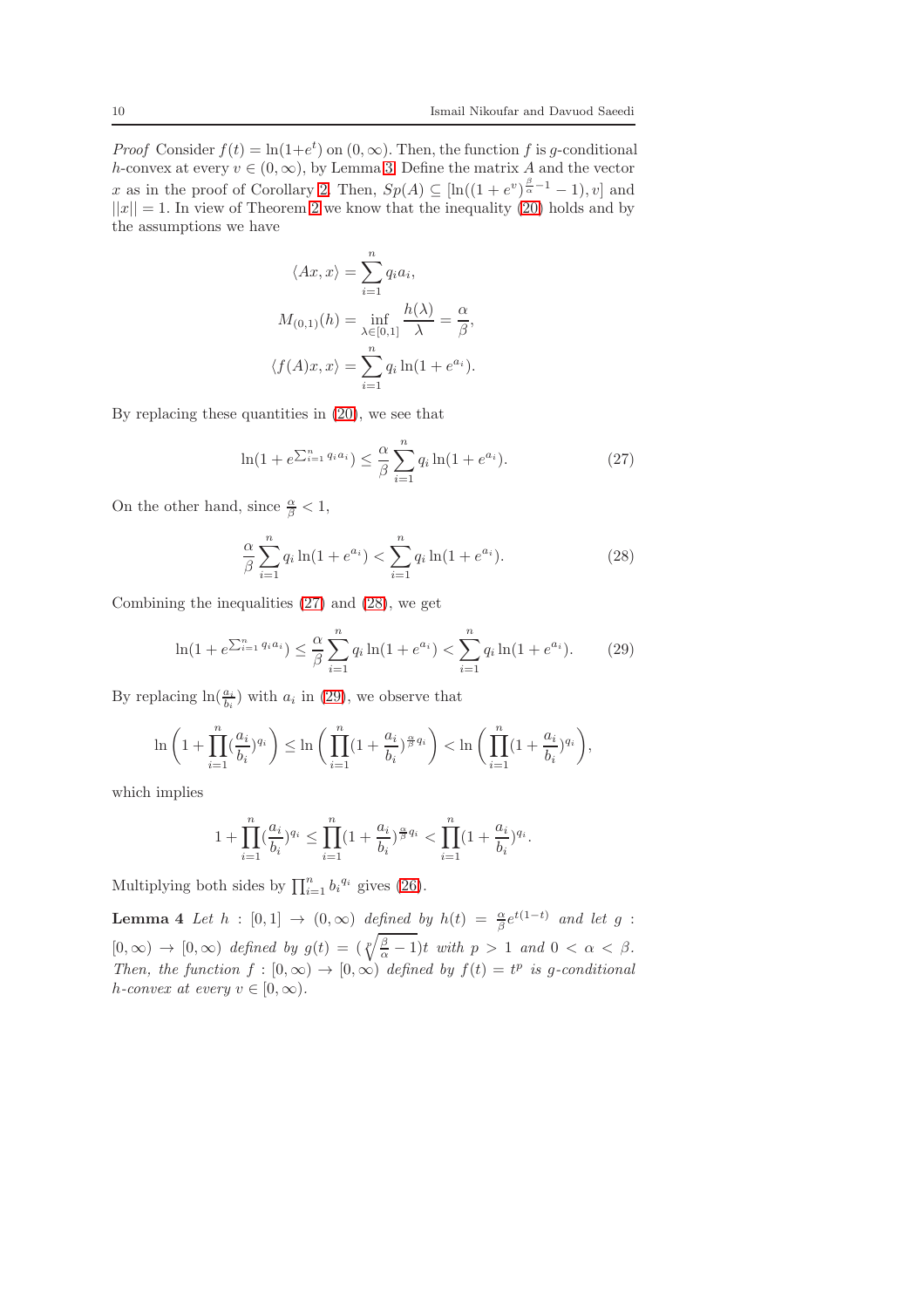*Proof* Suppose  $v \in [0, \infty)$  and let the function F be defined by

$$
F(u, \lambda) = \frac{\alpha}{\beta} e^{t(1-t)} u^p + \frac{\alpha}{\beta} e^{t(1-t)} v^p - (\lambda u + (1 - \lambda)v)^p
$$

for every  $u \in [(\sqrt[p]{\frac{\beta}{\alpha}-1})v, v]$  and  $\lambda \in [0,1]$ . To show that  $F(u, \lambda) \geq 0$ , we observe that

$$
F(u, \lambda) \ge \frac{\alpha}{\beta} u^p + \frac{\alpha}{\beta} v^p - (\lambda u + (1 - \lambda)v)^p
$$
  
= 
$$
\frac{\alpha}{\beta} u^p - (1 - \frac{\alpha}{\beta})v^p + v^p - (\lambda u + (1 - \lambda)v)^p.
$$

Since  $\lambda u + (1 - \lambda)v < v$  for every  $\lambda \in [0, 1],$ 

<span id="page-10-0"></span>
$$
(\lambda u + (1 - \lambda)v)^p < v^p. \tag{30}
$$

Since  $\frac{\beta}{\alpha} > 1$  and  $\left(\sqrt[p]{\frac{\beta}{\alpha} - 1}\right)v \leq u$ ,

<span id="page-10-1"></span>
$$
\left(\frac{\beta}{\alpha} - 1\right)v^p \le u^p < \frac{\beta}{\alpha}u^p. \tag{31}
$$

The inequalities [\(30\)](#page-10-0) and [\(31\)](#page-10-1) signify  $F(u, \lambda) > 0$ .

Corollary 5 (Refined Hölder-McCarthy inequality) If  $v > 0$ ,  $p > 1$ , and  $0 <$  $\alpha < \beta$ , then

$$
\langle Ax,x\rangle^p\leq \frac{\alpha}{\beta}\langle A^px,x\rangle<\langle A^px,x\rangle
$$

for every self-adjoint operator A with  $Sp(A) \subseteq [(\sqrt[p]{\frac{\beta}{\alpha}-1})v, v]$  and every unit vector x.

*Proof* Define  $f(t) = t^p$  on  $(0, \infty)$ . Due to Lemma [4](#page-9-3) the function f is gconditional h-convex at every  $v \in (0,\infty)$ . In account of Theorem [2](#page-2-3) the inequality [\(20\)](#page-6-2) holds and we have

$$
\langle Ax, x \rangle^p \le M_{(0,1)}(h) \langle A^p x, x \rangle,
$$

where  $M_{(0,1)}(h) = \inf_{\lambda \in [0,1]} \frac{h(\lambda)}{\lambda} = \frac{\alpha}{\beta}$ . Since  $\frac{\alpha}{\beta} < 1$ , we get the desired result.

## 4 Declarations

We remark that the potential conflicts of interest and data sharing not applicable to this article and no data sets were generated during the current study.